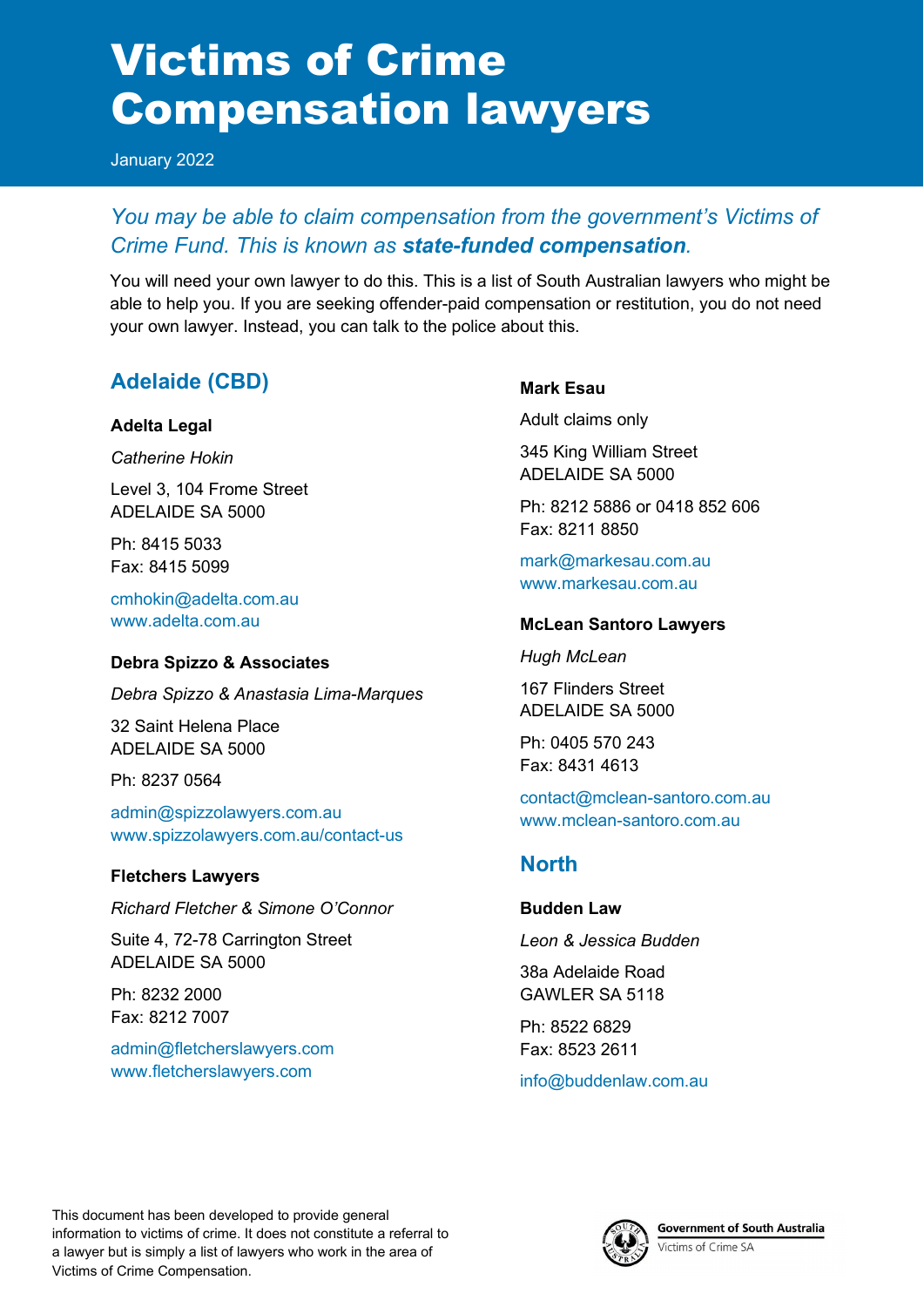# Victims of Crime Compensation lawyers

January 2022

#### **Matthew Mitchell Solicitors**

*Scott Laidlaw & Nick Thomson*

Level 2, 105 Churchill Road PROSPECT SA 5082

Ph: 8344 5589 Fax: 8269 4066

[enquiries@matthewmitchell.com.au](mailto:enquiries@matthewmitchell.com.au) [www.matthewmitchell.com.au](http://www.matthewmitchell.com.au/)

## **South**

#### **Dickson Wright Lawyers**

*Michael Dickson, Charles Wright & Laura Corbett*

142 Goodwood Road GOODWOOD SA 5034

Ph: 8272 8883 Fax: 8212 7007

[admin@dicksonwrightlawyers.com.au](mailto:admin@dicksonwrightlawyers.com.au) [www.dicksonwrightlawyers.com.au](http://www.dicksonwrightlawyers.com.au/)

#### **Andrew Hill & Co**

#### *Kathryn Waters*

2 Doctors Road HACKAM SA 5163

Ph: 8382 7577 Fax: 8326 3672

#### [andrewhill@adam.com.au](mailto:andrewhill@adam.com.au)

#### **R.J. Cole & Partners**

97 Dyson Road CHRISTIES BEACH SA 5165

Ph: 8382 0188 Fax: 8382 2670

[lawyers@rjcole.com](mailto:lawyers@rjcole.com) [www.rjcole.com](http://www.rjcole.com/)

### **West**

#### **Port Adelaide Lawyers**

*Sari Kheder*

68 Commercial Road PORT ADELAIDE SA 5015

Ph: 8447 7127

contact@portadelaidelawyers.com.au

#### **Westside Lawyers**

212 Port Road HINDMARSH SA 5007

Ph: 8340 9009

[TheParks@WestSideLawyers.net](mailto:TheParks@WestSideLawyers.net) [www.westsidelawyers.net](http://www.westsidelawyers.net/)

### **Gawler and Barossa**

#### **Calderwood Atkinson**

Adult claims only

3/5 Tanunda Rd NURIOOTPA SA 5355

Ph: 8562 1100

#### **Teusner & Co**

Adult claims only

4 Elizabeth Street TANUNDA SA 5352 Ph: 8563 2627



**Government of South Australia** Victims of Crime SA

This document has been developed to provide general information to victims of crime. It does not constitute a referral to a lawyer but is simply a list of lawyers who work in the area of Victims of Crime Compensation.